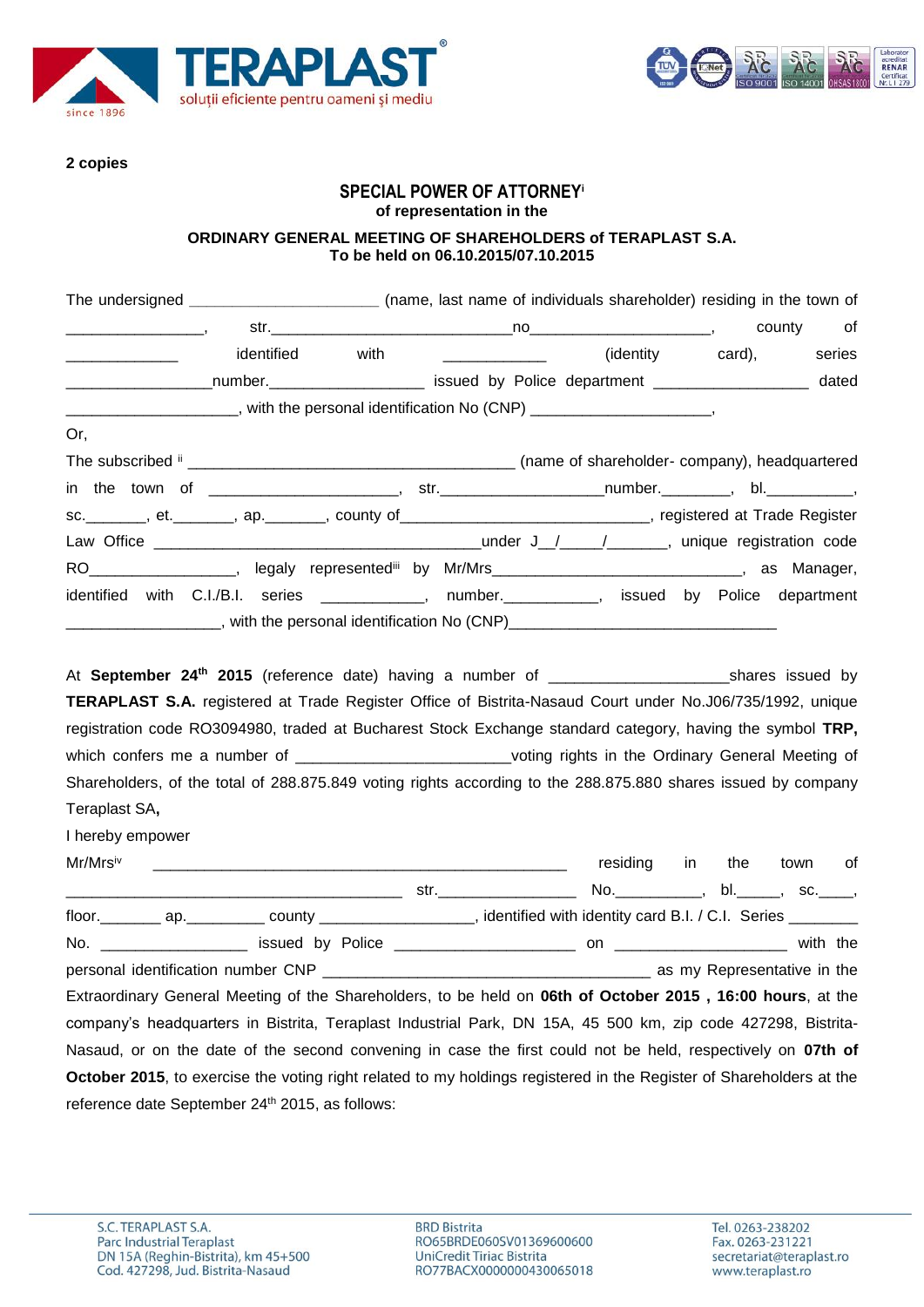



1. **The first item on the agenda**: "Election of members of the Board of Directors of the Company, given that, on October 6<sup>th</sup> 2015, expires the validity of the mandate given by OGMS to Board members":

# **1.1.Proposing Mrs. Magda-Eugenia Palfi-Ţîrău**

| For | <b>Against</b> | Abstaining |
|-----|----------------|------------|
|     |                |            |

### **1.2.Proposing Mr. Dorel Goia**

| For | <b>Against</b> | Abstaining |
|-----|----------------|------------|
|     |                |            |

### **1.3.Proposing Mr. Emanoil-Ioan Viciu**

| For | <b>Against</b> | <b>Abstaining</b> |
|-----|----------------|-------------------|
|     |                |                   |

#### **1.4.Proposing Mr. Razvan Stefan Lefter**

| For | <b>Against</b> | <b>Abstaining</b> |
|-----|----------------|-------------------|
|     |                |                   |

### **1.5.Proposing Mr. Teofil-Ovidiu Muresan**

| For | <b>Against</b> | <b>Abstaining</b> |
|-----|----------------|-------------------|
|     |                |                   |

**2. The second item on the agenda:** "Establishing the validity of the mandate of the Board members, starting from the date of adoption of the decision by A.G.O.A. The Board of Directors proposes that mandate length be 1(one) year."

| For | <b>Against</b> | Abstaining |
|-----|----------------|------------|
|     |                |            |

**3. The third item on the agenda:** "Authorising Mr. Dorel Goia and Mrs.Magda-Eugenia Palfi-Tirau to negociate managers contracts of mandate and to sign them, eihter of the two, in the name and on behalf of the Company."

| <b>Against</b> | Abstaining |
|----------------|------------|
|                |            |
|                |            |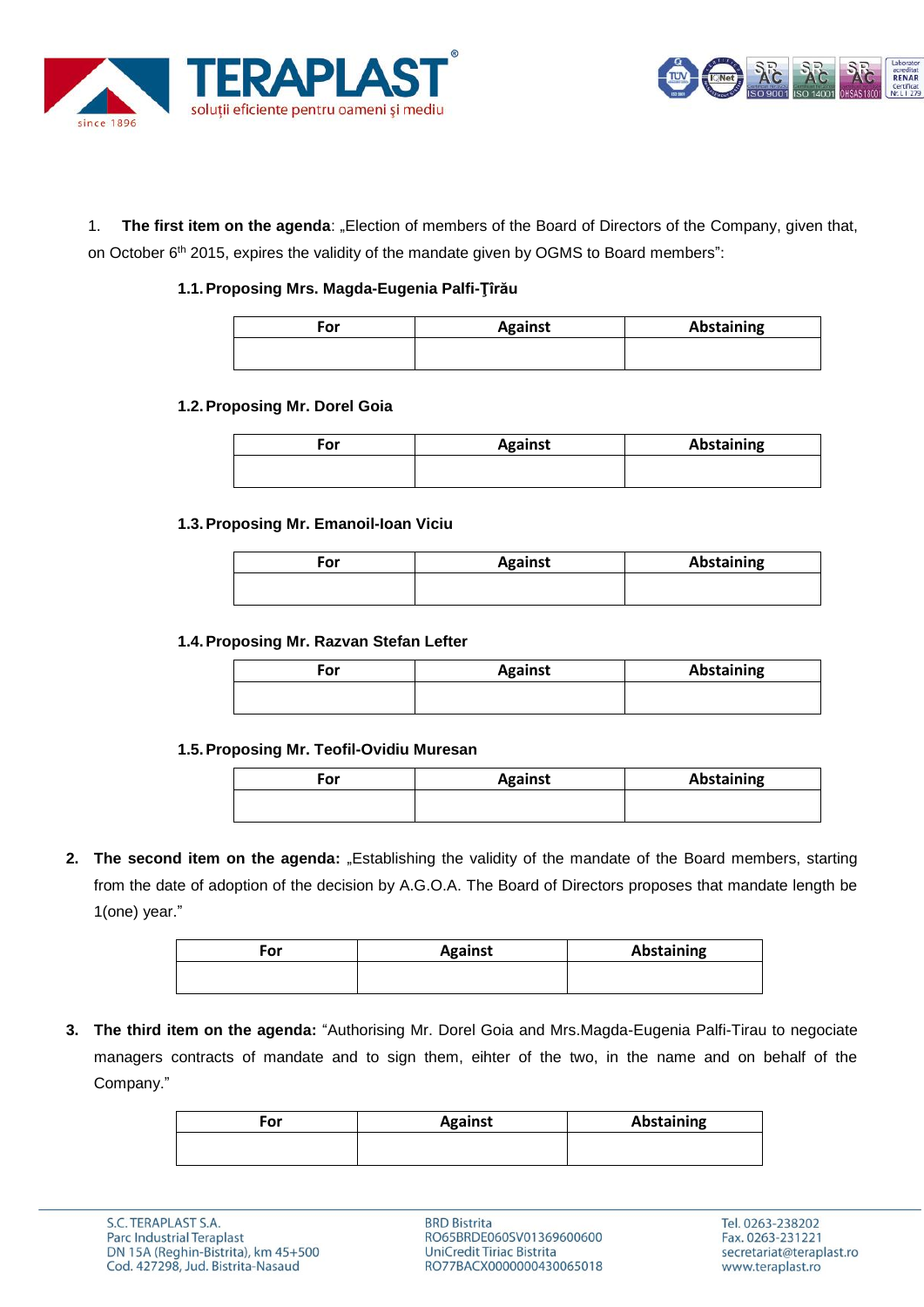



**4. The fourth item on the agenda:** "Establishing the registration date which serves to identify the shareholders who will be affected by the decisions adopted by the General Ordinary Meeting of Shareholders. The date proposed by the Board of Directors is 22nd of October 2015":

| For | <b>Against</b> | Abstaining |
|-----|----------------|------------|
|     |                |            |

**5.** The fifth item on the agenda: "Approval of the date October 21<sup>st</sup> 2015 as "ex-date", respectively the date previous to the registration date when the financial instruments, subject of the decision of the corporate bodies, are transacted without the rights resulting from such decision, pursuant to art. 2 letter f) of Regulation No. 6/2009 regarding the exercise of certain rights of the shareholders within the general assemblies of the trading companies, amended and completed by Regulation no. 13/2014 regarding the amendment and completion of certain regulations issued by the National Securities Commission Board (herein referred to as NSC Regulation No. 6/2009)":

| Ξor | <b>Against</b> | Abstaining |
|-----|----------------|------------|
|     |                |            |

**6. The sixth item on the agenda:** "Mandating the Chairman of the Board of Directors to sign for and on behalf of all shareholders present at the assembly, the OGMS Decision":

| For | <b>Against</b> | Abstention |
|-----|----------------|------------|
|     |                |            |

**7. The seventh item on the agenda:** "Empowering the legal adviser, Mrs. Diana Pavel, identified by ID series X.B. nr. 285285, issued by the Police Department of Bistrita on 07.10.2009, to accomplish all formalities regarding registration of the Decision of A.G.O.A. at the Commercial Registry of Bistrita-Nasaud Tribunal and to publish such decision in the Official Gazette of Romania, Part 4".

| For | <b>Against</b> | Abstention |
|-----|----------------|------------|
|     |                |            |

# **I hereby attach a copy of the ID <sup>v</sup> /register certificate <sup>vi</sup>.**

The undersigned I hereby give discretionary voting power to the above appointed representative, for the problems which have not been identified and included on the agenda until the present, in accordance with the legal provisions in force.

This special power of attorney contains information in accordance with the Law no.297/2004 regarding capital market, NSC Regulation No. 1/2006, modified by NSC Regulation No. 31/2006, and by NSC Regulation No. 6/2009. This special power of attorney shall be signed and dated by the principal shareholder. The special power of attorney shall be completed by the principal shareholder under all entries submitted.